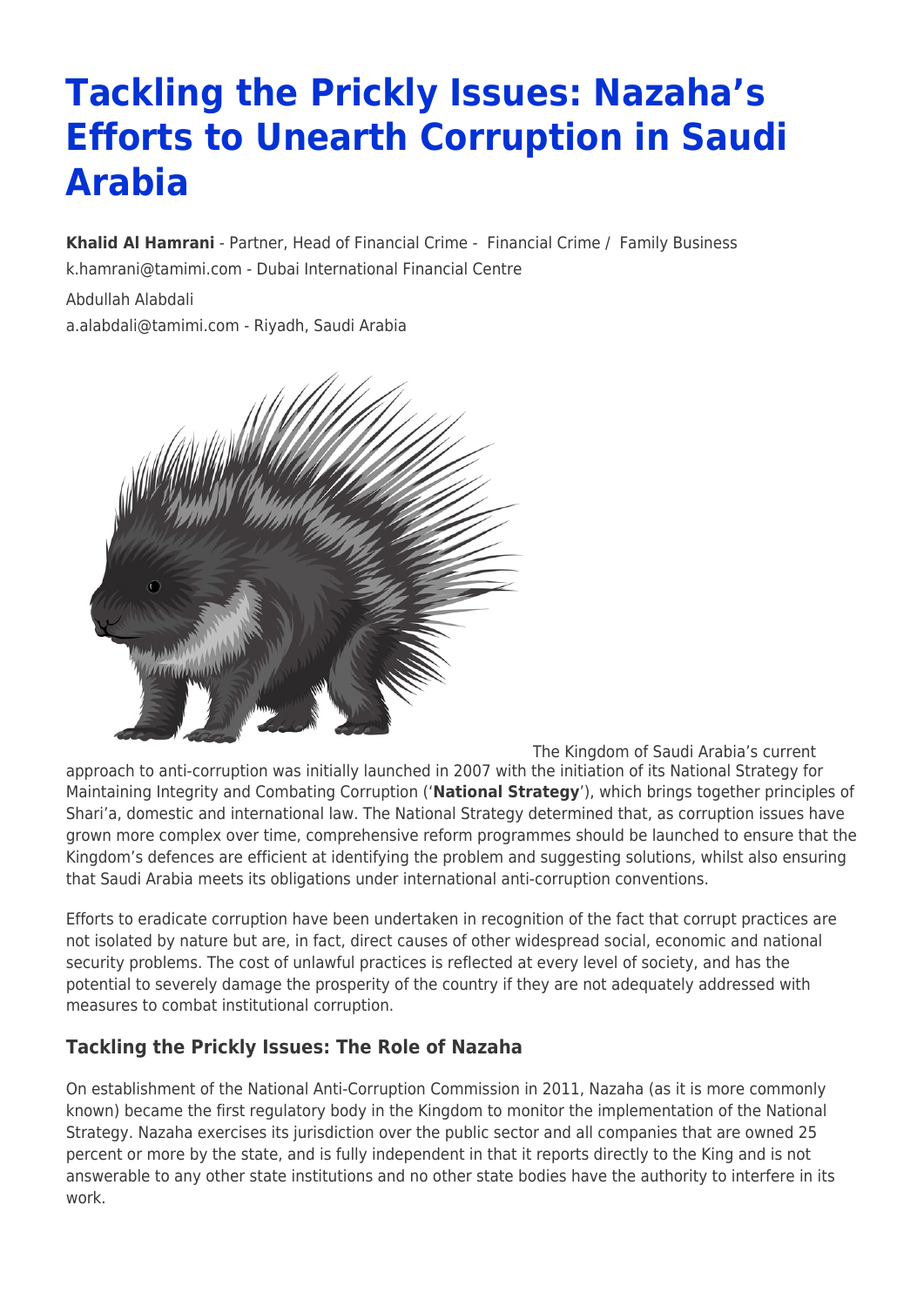Although the Commission is only eight years old as an institution, it has already benefited from efforts to modernise its operations, in respect of both legislative changes and technological advancements. In November 2017, in a bold step towards eliminating corruption, His Excellency King Salman bin Abdulaziz Al Saud declared the establishment of the Supreme Committee against corruption comprising leaders from relevant government ministries to support the work of Nazaha and add an additional level of authority in order to prosecute corruption offences at the highest echelons of government. The Supreme Committee was established to supplement the efforts of Nazaha rather than supersede it, and the two organisations continue to work in unison to protect the integrity of Saudi Arabia's market.

From a technology perspective, in order to increase the effectiveness of its supervisory capacity, Nazaha has also started using electronic surveillance technology, which acts as a direct technological link between the Commission and other agencies and increases Nazaha's ability to monitor processes and activities. For example, this link enables Nazaha greater access to check projects or programmes that fall under the Government Tender and Procurement Law (Royal Decree No. M/58 of 27/09/2006). Public procurement is universally considered to be a particularly potent area of risk for corruption, so Nazaha's increased oversight of public activity in this arena has the potential to detect and prevent a considerable quota of illicit activity. In addition, Saudi Arabian authorities released a draft version of an updated Government Tender and Procurement Law for public comment in 2017 which contained extensive amendments to the public procurement process. Whilst the deadline for comments has long since closed, there has as yet been no update as to when the new law is expected to be implemented.

Aligned with the National Strategy, Nazaha is more than a symbolic addition to the Government's integrity framework, and plays a critical role in implementing a full range of initiatives designed to combat corruption across both the public and the private sectors. From a public sector perspective, Nazaha is responsible for ensuring that all of the government institutions that fall under its jurisdiction adopt effective internal policies and programmes to prevent corrupt activity. Beyond the confines of public service however, and in line with the second chapter of the National Strategy, Nazaha also aims to cultivate the appropriate environment for successful development, particularly in social and economic spheres. By creating a culture of integrity, Nazaha is fostering a zero-tolerance approach to corrupt practices across society.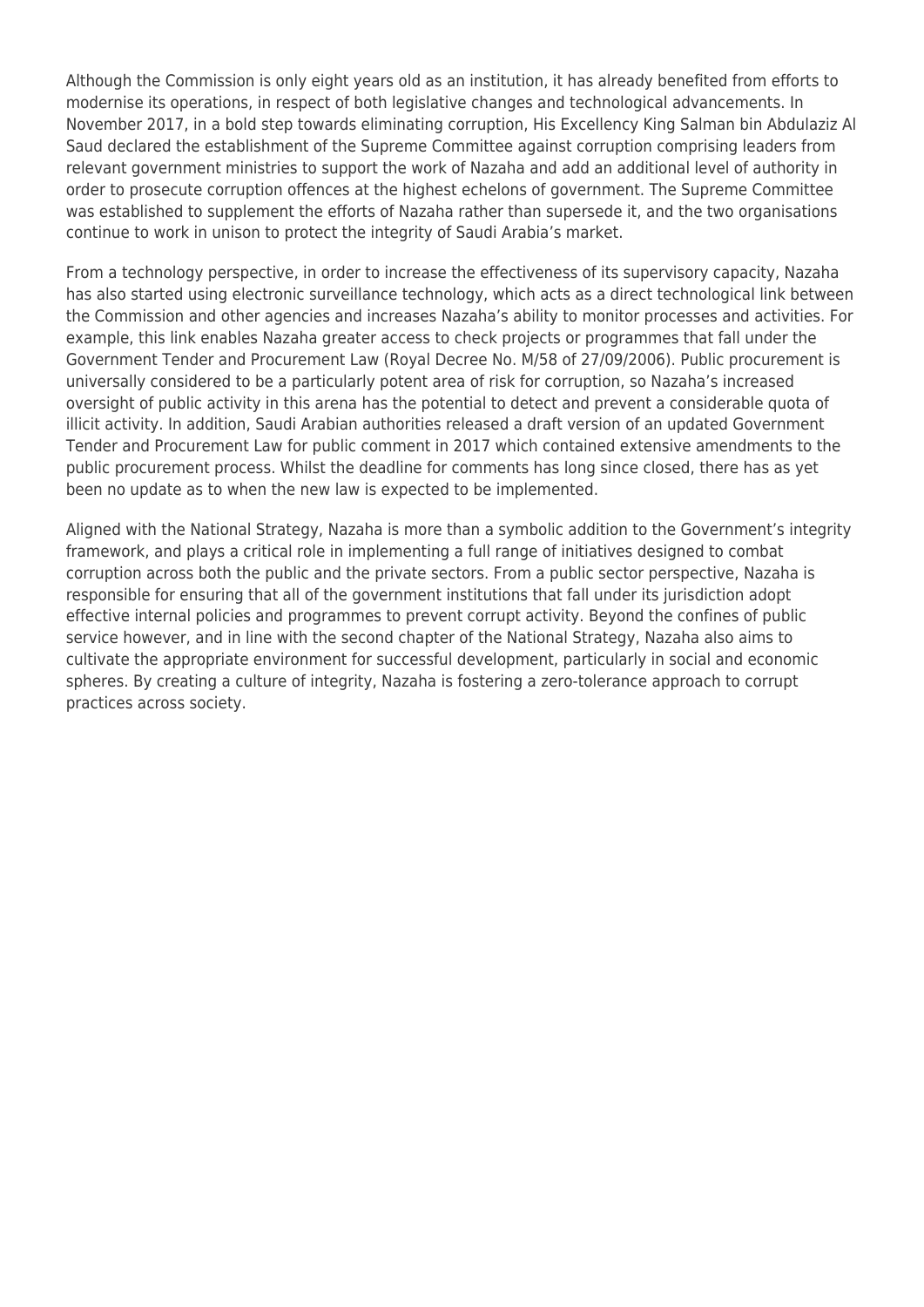

Societal outreach is a pivotal part of Nazaha's activity due to its role as the designated authority to receive and investigate reports of corrupt behaviour, which forms a substantial part of its oversight responsibilities. The reporting process is therefore a fundamental mechanism for Nazaha's operations.

## **Digging for Answers: Nazaha's Reporting Process**

A core part of the Commission's efficacy as a reporting mechanism is the continued confidence of Government institutions and the wider population in its resilience to corruption. In this respect, Nazaha is heavily reliant on the integrity of its personnel to form a first line of defence against improper activity. As part of its administrative and financial independence, Nazaha is able to hire specialised personnel with the necessary expertise and moral standing to undertake supervisory work over other bodies. Moreover, for particularly complex cases, Nazaha is authorised to consult external sources for additional assistance and guidance. The required skills and qualities are stated under Article 9 of Nazaha's Statute (Council of Ministers Resolution No. 165 of 02/05/2011) as follows:

'A person assuming any duties relating to the Commission shall meet the following conditions:

- 1. Be a person of wisdom, honesty, integrity and neutrality;
- 2. Not have been sentenced to a had (punishment prescribed by Sharia) or ta'zir (discretionary punishment), convicted of a crime impinging on honour or integrity or subjected to a disciplinary decision dismissing him from a public office, even if rehabilitated;
- 3. Submit a financial declaration; and
- 4. Not engage in any work directly or indirectly, paid or unpaid, in government or private sector – while employed by the Commission.'

#### *Positive Reporting Practices*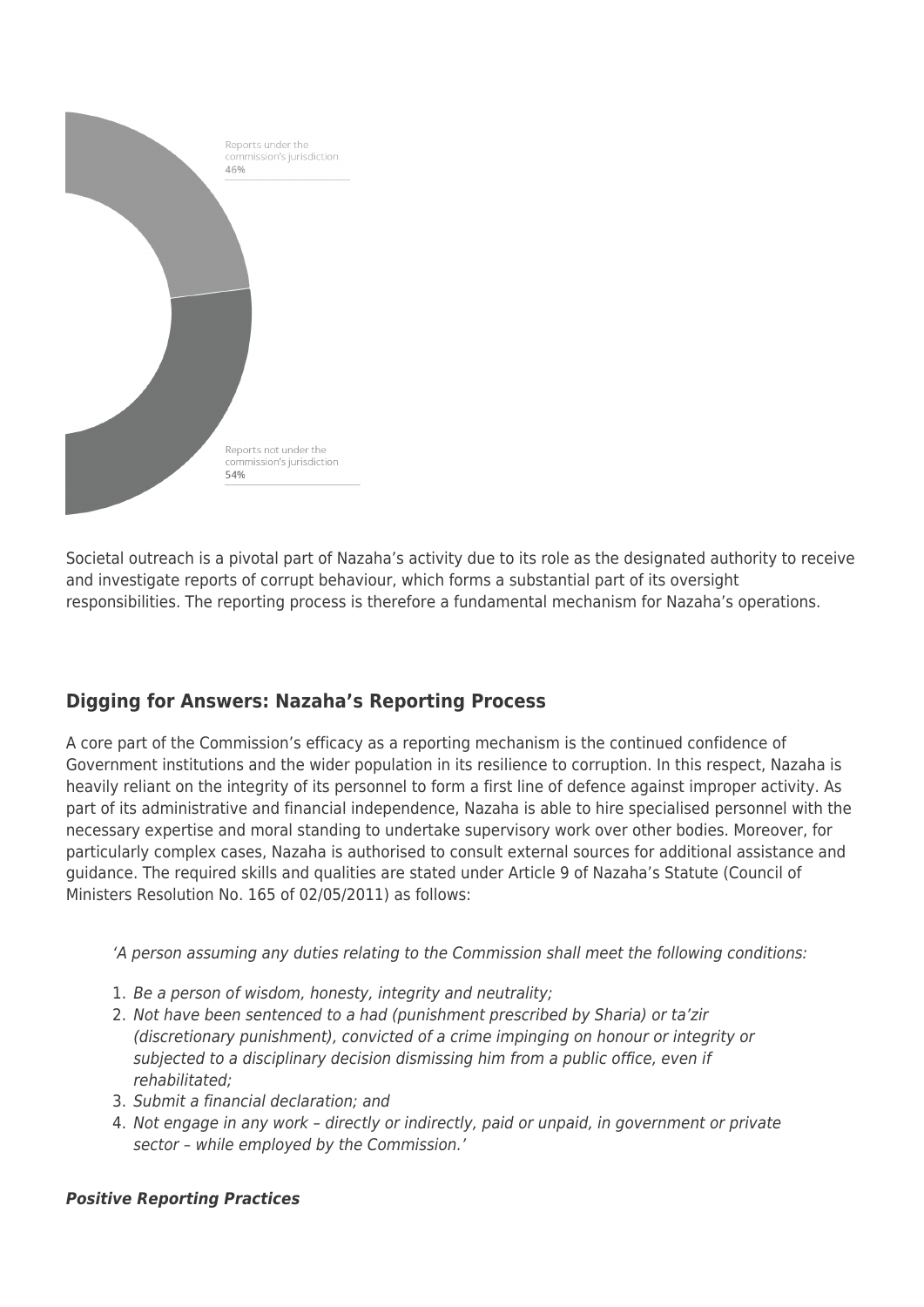As per Article 3(12) of Nazaha's Statute, which sets out the Commission's Objectives and Powers, Nazaha is mandated to:

'Provide direct communication channels to receive and verify reports from the public on acts involving corruption, and take necessary measures thereon.'

Accordingly, Nazaha has established capacity to receive reports in a variety of ways including via hot lines, fax, email, website and even telegraph. As a further aspect of its modernisation, Nazaha also recently launched a smart phone application which operates as an additional platform for reporting, and has emerged as one of the most efficient and engaging methods of connecting with the general population, constituting almost 30 percent of all reports received in 2018. Rather than operating singularly as a means for receiving reports, the App also has a secondary function to survey perceptions of integrity amongst public and private sectors. For expediency, the submission platform on the App also supports media attachments such as pictures, documents or video files that can be used as evidence for the report, enhancing the initial review of the report for Nazaha officials.

After receiving a report, an initial assessment is conducted by a Nazaha specialist who would be designated according to the subject of the case. For example, in the case of a construction project that has not been executed in a proper manner, the assessment will be held by either a legal background expert, an accountant or an engineering expert, subject to the alleged type of infraction. A second review will then be undertaken by a higher-level committee conducted by an appropriate expert. The committee would decide whether the case should proceed or alternatively, in cases where the matter is beyond Nazaha's jurisdiction, should be saved and referred to another competent authority. In such instances, the reporter will be notified and Nazaha will follow up with the relevant authority until the issue has been resolved.

If the reported incident is within Nazaha's jurisdiction and the recommendation is to proceed, the Commission will appoint one of its experts to gather the available evidence, including witness statements, and will subsequently refer the case to the Public Prosecution. As part of Saudi Arabia's significant anticorruption reform over recent months, dedicated specialised anti-corruption units have been set up within the public prosecution, which were established with an emphasis on investigative and judicial powers to address corruption instances with the necessary urgency. Due to the importance of investigative effectiveness in such cases, Nazaha' has also been empowered by several Royal Decrees (No. 4795 of 22/12/2012, No. 37993 of 04/07/2012 and No. 25686 dated 15/04/2012) to enhance the Commission's investigative capacity in all governmental tenders and procurements, ensuring that the services provided to the public are implemented according to proper standards of public service.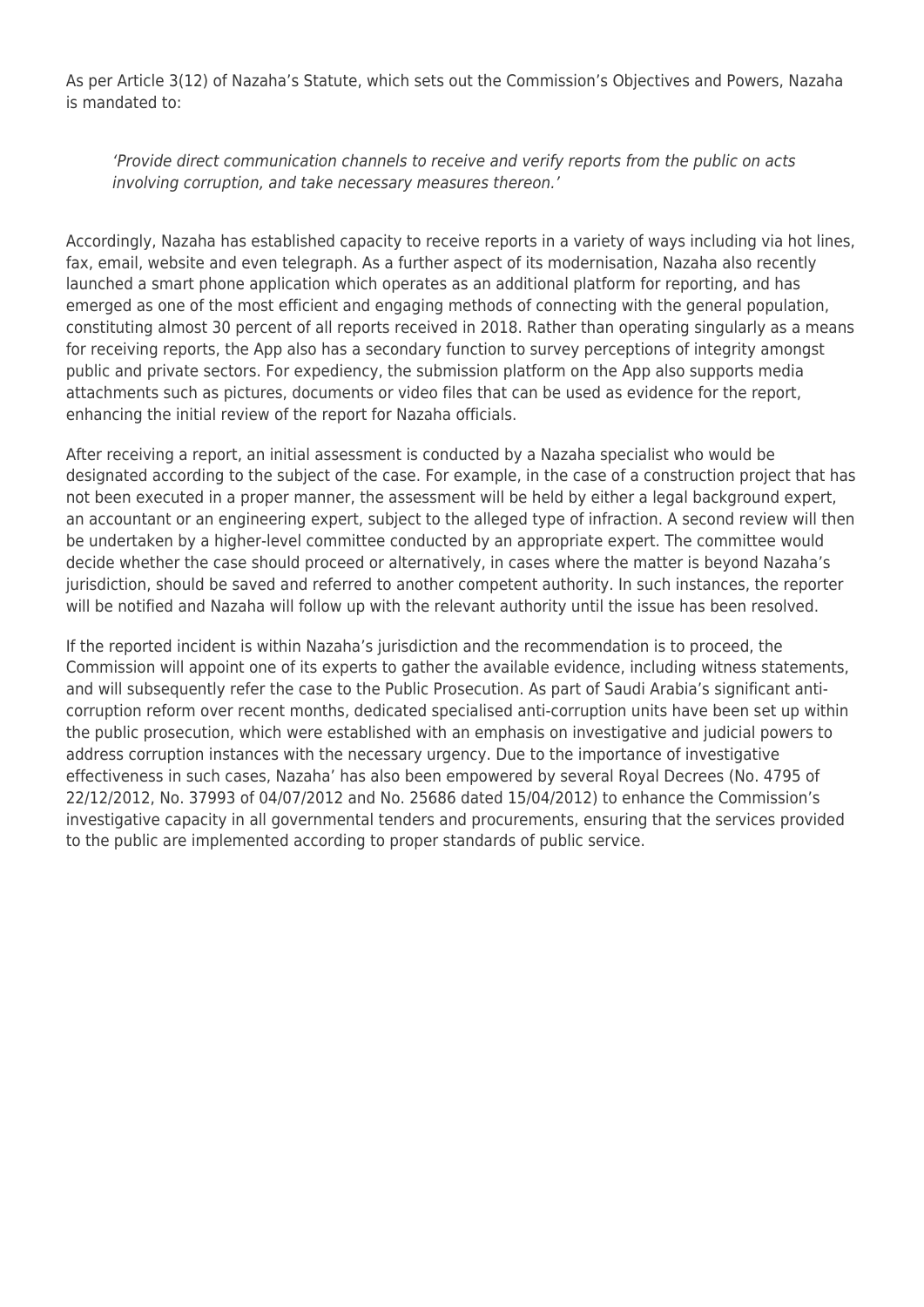Financial and Administrative Corruption | 74.3%



#### *Assessment Mechanism*

Nazaha has signed agreements with other investigative departments such as the Public Prosecution and the National Security Council in order to facilitate its investigative process. Accordingly, Nazaha experts would refer cases based on the following criteria:

- For bribery cases, the Commission will report to the competent authority (National Security Council) within eight hours, and will get a report back from the National Security on the result of the case once it has been duly processed;
- For administrative offences, such as the misuse of power or a crime of embezzlement, the Commission will take responsibility for the initial gathering of evidence by sending either one or a team of experts to visit the relevant agency. If the evidence is substantial, the case will be referred to either the Public Prosecution or to the Monitoring and Investigation Commission to conduct further investigation;
- In addition, Nazaha has the power to monitor public services provided to the population and ensure that they are applied at the highest level. This particular authority allows the Commission to assess all projects across all sectors to make sure that public policy programmes are accurately applied and supplied by competent providers. This is a particularly broad mandate and has historically included, for example, an assessment of the effectiveness of rainwater drainage programmes all over the country; and
- A specific department in the Commission is dedicated solely to overseeing mega projects which are viewed as instrumental to the development of the country. This is a discretionary and holistic process, whereby the commission selects a project to survey from its outset, looking for breaches in procedural protocol that may indicate improper practices.

Finally, as an original part of its mandate, Nazaha offers protection to whistleblowers by assuring the confidentiality of their identity and, if the whistleblower's identity is discovered, Nazaha will honour the reporter's efforts to combat corruption by providing its protection against retaliatory action. Additionally, in order to encourage societal vigilance against corruption, Article 13 of Nazaha's statute authorises the provision of moral and financial incentives for whistleblowers. Accordingly, Article 17 of the Anti-Bribery Law (Royal Decree No. M/36 of 30/06/1996) authorises rewards for whistleblowers under certain circumstances of at least SAR 5,000 and up to half of the total money confiscated in punishment of the reported crime. Higher amounts may even be rewarded in exceptional cases where it is deemed appropriate.

Whistleblower protection is a relatively underdeveloped legal concept in the Middle East compared to other international jurisdictions, but Saudi Arabia has recently taken promising steps to enhance its existing reporter protection. Via Royal Decree No. 41043, issued in May 2018, full protective measures are